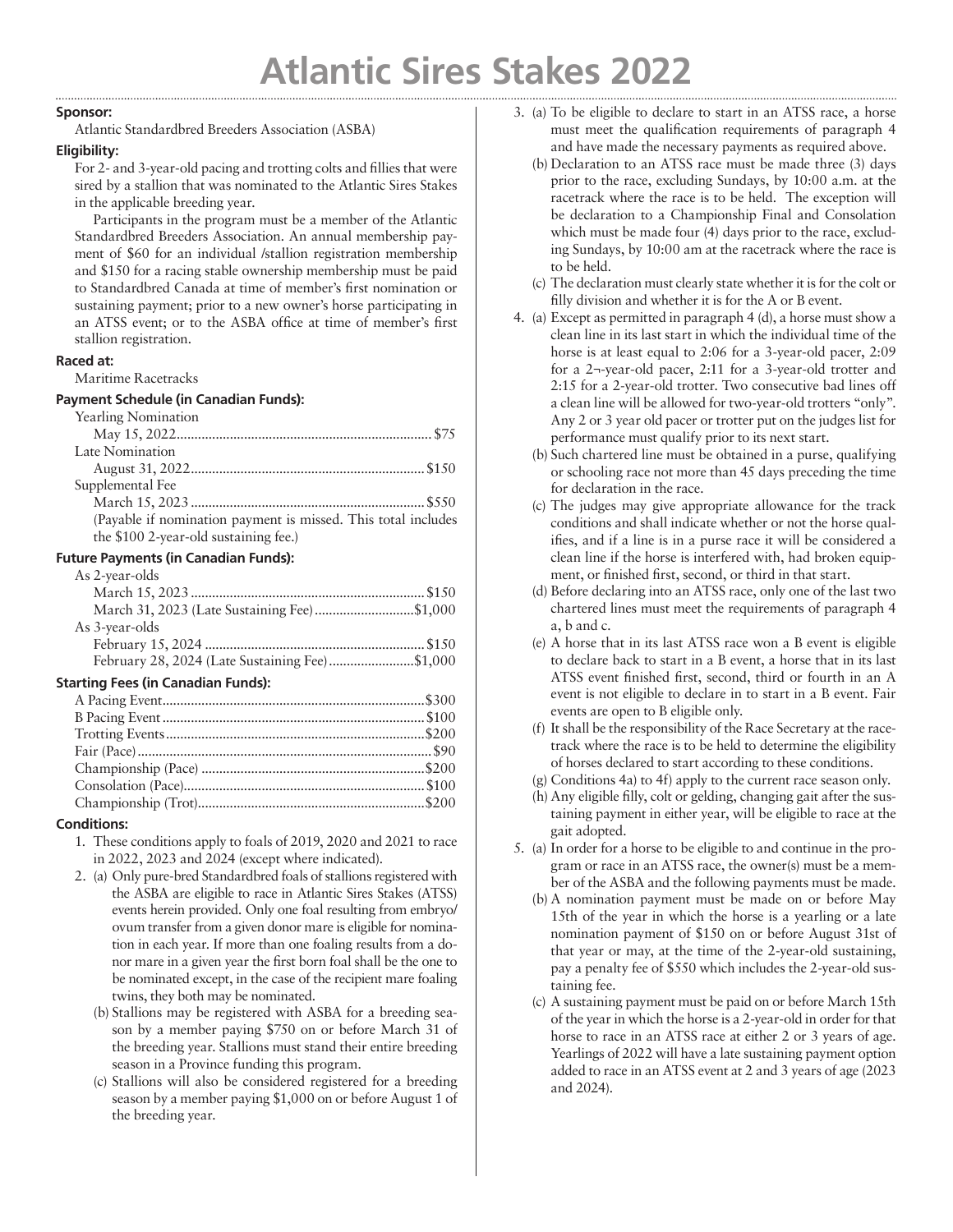- (d) A sustaining payment must be paid on or before February 15th of the year in which the horse is a 3-year-old in order for that horse to race in an ATSS race at 3 years of age. Yearlings of 2022 will have a late sustaining payment option added to race in an ATSS event at 3 years of age (2024).
- (e) A starting fee must be paid at the racetrack where the race is being held at least one hour before post time for that race (see above for starting fees).
- (f) The owner of a horse declared to start in an ATSS race is liable to pay the starting fee for that race and if the horse does not start and the starting payment is not made, the owner and any horse in which they have an interest will not be permitted to participate in the ATSS program until such payment is made.
- (g) The racetrack at which the ATSS is held shall be responsible for receiving and accounting for starting fees.
- (h) All nominating and sustaining payments, including those made online, must be received by the administrator not later than the hour of closing, except those made by mail must bear a postmark or processing mark placed thereon not later than the hour of closing despite inadequacies of the postal system. In the event the hour of closing falls on a Saturday, Sunday, or legal holiday in any of the participating provinces, the hour of closing shall be extended to the same hour of the next business day. The hour of closing shall be midnight of the due date.
- 6. (a) Each ATSS race shall be contested at a distance of one mile. (b) In the case of 5 or more starters, the purse distribution for an ATSS race shall be: 45%, 25%, 15%, 10%, and 5%. In the case of 4 starters, the distribution shall be: 50%, 25%, 15%, and 10%. In the case of 3 starters, the distribution will be 50%, 30% and 20%. In the case of 2 starters, the purse distribution will be 60% and 40%.
	- (c) If five or more separate betting interests are declared to start in an ATSS event, the track shall hold the race and shall contribute their share of purse as per conditions. In the event of less than five separate betting entries in A pacing events and in trotting events, the track shall hold the race as either a wagering event with the stated contribution to purse or as non-wagering event with no track contribution to purse. In the event of less than four declared separate betting entries in a B division pacing event the event will not be held, and any monies received as nominating and sustaining fees that would have been allotted to that event will be divided equally among the declared entries.
	- (d) The maximum number of entries per AtSS race will be 8 horses. However, if there are only 9 horses declared into an AtSS event, a 9 horse field will be permitted subject to APHRC Rule 221.
	- (e) In the event that it is impossible to race these events for any reason whatsoever, all monies received as nomination and sustaining fees will be divided equally to their category among those horses eligible in the categories as yearlings, 2-year-olds and 3-year-olds.
	- (f) The ASBA reserves the right to reject entry, change any order of events, races or program, and place an entry in eligible class if entered incorrectly.
- 7. (a) There shall be six divisions of the Atlantic Sires Stakes, as indicated above.
	- (b) Each pacing division shall have A, B, and Fair events as hereinafter provided.
	- (c) There shall be a Championship Final for each of the four pacing divisions and each of the two trotting divisions. The pacing divisions will have a Consolation race.
	- (d) Horses will be allowed an opportunity to participate in the Championship Final in order of priority based on points accumulated in A pacing events and trot events that season. Points will be awarded as follows; 1st place - 6, 2nd place - 4, 3rd place - 3, 4th place - 2, 5th place - 1. Ties will be decided by lot. If any AtSS event is declared a No Contest, 3 points will be assigned to each unoffending horse deemed to have started. The remaining point earners after the top 8 declare into the Championship will be eligible for the Consolation. If there are not enough A point earners to fill the Consolation, the top B money earners will be next in standings to declare into the Consolation race.
	- (e) Declaration to a Championship Final and Consolation must be made four (4) days prior to the race, excluding Sundays, by 10:00 am at the racetrack where the race is to be held.
	- (f) After eight participants have indicated their intention to declare to start in the Championship, an also-eligible list, based on the above point system will be formulated.
	- (g) An also eligible shall start upon payment of the starting fee, in the event that another horse does not declare to start or subsequently scratches from the Championship race.
	- (h) To be eligible for the Championship or Consolation a horse must have participated in one of the Atlantic Sire Stakes races during the season. Eligible lists for the Championship and Consolation will be generated based on accumulated points from A divisions and from the B stake money earners. Any ties in point standings or B money earnings will be decided by a draw conducted by representatives of the ASBA and the Atlantic Provinces Harness Racing Commission.
- 8. (a) The purse funds for 2 and 3-year-olds shall be allocated 20% for trotters and 40% each for pacing colts and fillies.
	- (b) Nomination fees will be allocated 50% to the 2-year-old purse fund and 50% to the 3-year-¬old purse fund. Sustaining fees will be allocated to the year in which raced.
	- (c) Government funds received by the ASBA will be allocated 50% to each of the 2 and 3-year-old purse funds for that year.
	- (d) Purses will consist of track contributions, starting fees, and the ASBA contribution, which will consist of the Government funds received, nominating, and sustaining fees and sponsorships. They will be allocated as determined, on a year-to-year basis, by the Directors of the ASBA in an equitable manner as may be dictated by various Government and sponsor restrictions.

*continued on next page*